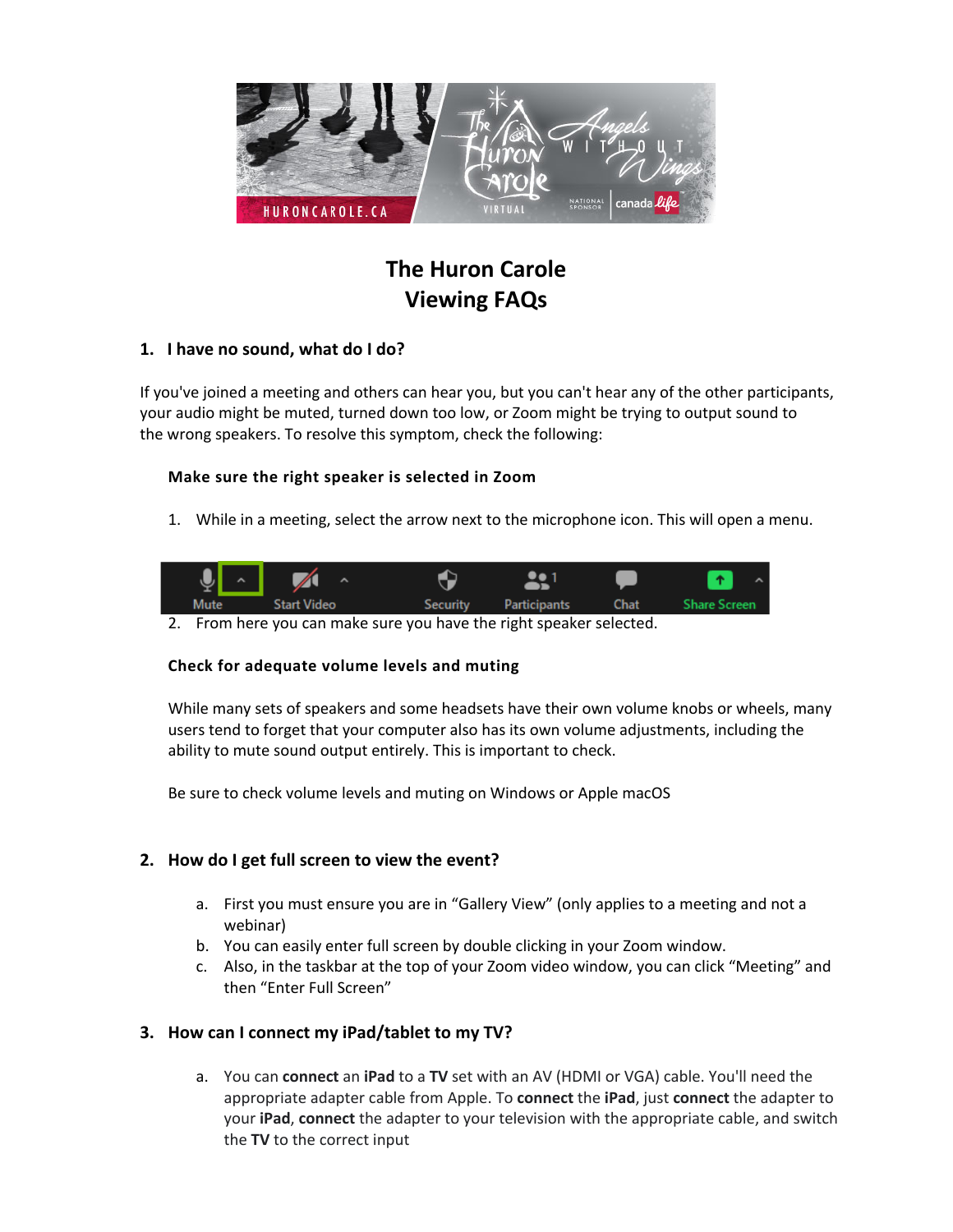- b. **Stream video from your iPhone, iPad, or iPod touch**
	- 1. Connect your device to the same Wi-Fi network as your Apple TV or AirPlay 2 compatible smart TV.
	- 2. Find the video that you want to stream.
	- 3. Tap  $\blacksquare$  In some third-party apps, you might need to tap a different icon first.\* In

the Photos app, tap  $\Box$ , then tap  $\Box$ 

4. Choose your Apple TV or AirPlay 2-compatible smart TV. Need help?

To stop streaming,  $\tan \frac{1}{2}$  in the app that you're streaming from, then tap your iPhone, iPad, or iPod touch from the list.

#### **You can also Mirror Your Screen**

#### **Android**

- a. From a Home screen (on your device), tap the Apps icon. (located in the lower-right).
- b. Tap Settings.
- c. From the Wireless and networks section, tap More networks.
- d. From the Media share section, tap Screen mirroring.
- e. When connected, the device's screen is displayed on the **TV**.

#### **iOS**

Use Screen Mirroring to see the entire screen of your iPhone, iPad, or iPod touch on your Apple TV or AirPlay 2-compatible smart TV.

- 1. Connect your iPhone, iPad, or iPod touch to the same Wi-Fi network as your Apple TV or AirPlay 2-compatible smart TV.
- 2. Open Control Center:
- 3. On iPhone X or later or iPad with iPadOS or later: Swipe down from the upper-right corner of the screen.
- 4. On iPhone 8 or earlier or iOS 11 or earlier: Swipe up from the bottom edge of the screen.
- 5. Tap  $\Box$  Screen Mirroring.
- 6. Select your Apple TV or AirPlay 2-compatible smart TV from the list. Need help?
- 7. If an AirPlay passcode appears on your TV screen, enter the passcode on your iOS or iPadOS device.

Your TV uses your iOS or iPadOS device's screen orientation and aspect ratio. To fill your TV screen with the mirrored device screen, change your TV's aspect ratio or zoom settings.

To stop mirroring your iOS or iPadOS device, open Control Center, tap Screen Mirroring, then tap Stop Mirroring. Or press the Menu button on your Apple TV Remote.

## **4. Can I use Chromecast to view The Huron Carole?**

*While the Huron Carole Team cannot guarantee that Chromecast will work, these are some work arounds found online that you can test out before the show*

Cast/Mirror Zoom Meetings through Android/iOS devices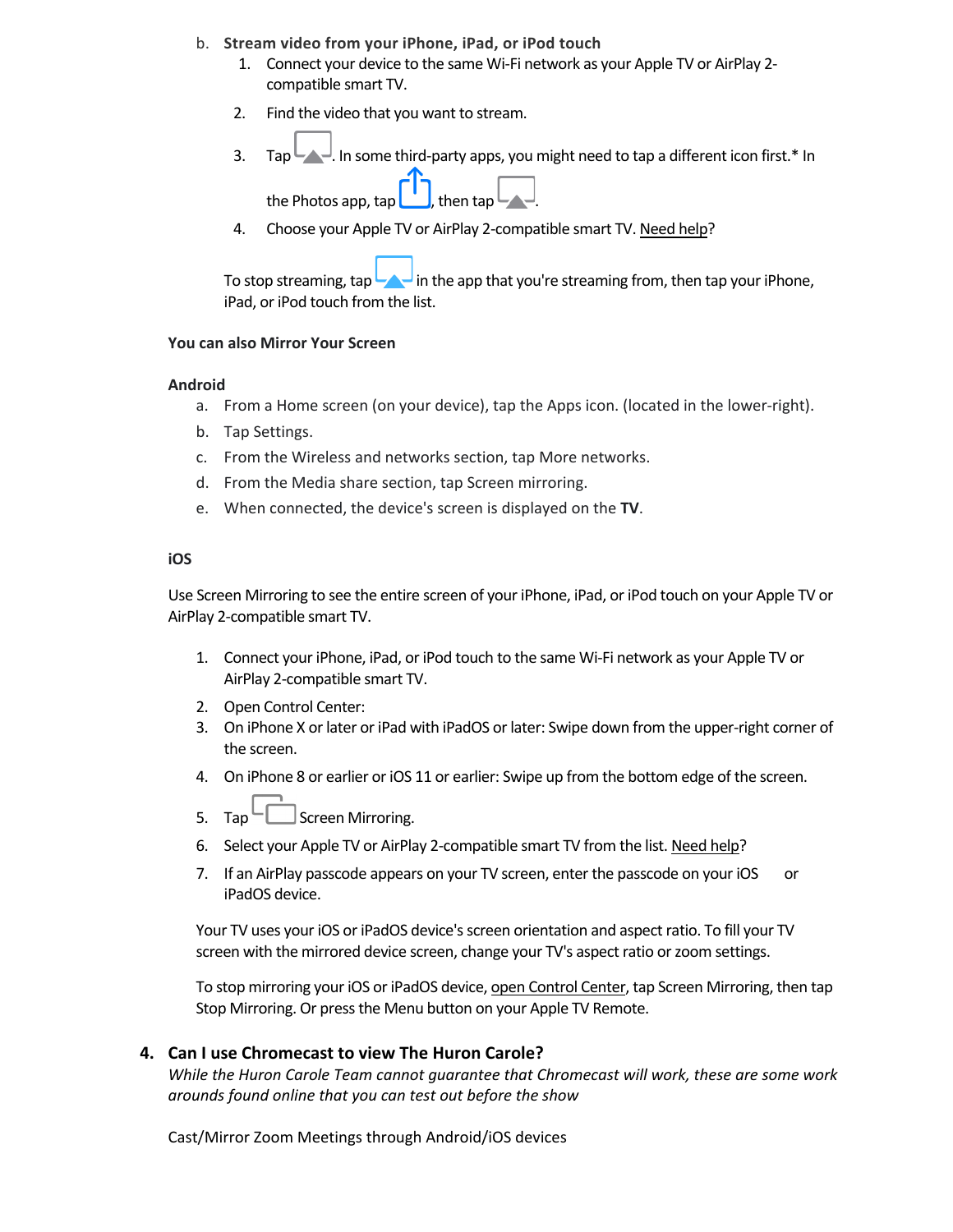Zoom meetings service doesn't have native Chromecast support yet, but that shouldn't stop us from cast it to a TV. Follow the steps below **Pre-requisites:**

- 1. Chromecast connected to a TV through HDMI port.
- 2. Android Phone
- 3. Zoom Meetings app installed on the device.
- 4. Make sure your Chromecast and smartphone are connected to the same WiFi network.

#### **Steps to Cast on Android devices**

- 1. Open your Android phone and tap on the **Cast** icon in the notification panel. You can find it in the settings under the **Connected Devices** tab. In some smartphones, it can also be found under the screen sharing option.
- 2. Now the display connected to Chromecast will appear, Tap on it and connect the TV.



4. You can now open the Zoom application and start making a call or arrange a conference. The contents will be displayed on the TV.

## **Cast Zoom Meetings from iOS devices (iPhone & iPad)**

- 1. Apple doesn't allow native screen mirroring across platforms. Hence you have to work around a little bit to mirror the screen.
- 2. Download the third party app like Chromecast Streamer app from the App Store and install it.
- 3. Open it and click on the Cast icon at the top.
- 4. Select the Chromecast to connect iOS device to the display.
- 5. Now, select the Screen Cast option. A pop up for Screen broadcasting will appear. Click on it to start casting the contents.
- 6. You can now open the Zoom app and start making a call and it will be casted on the TV.